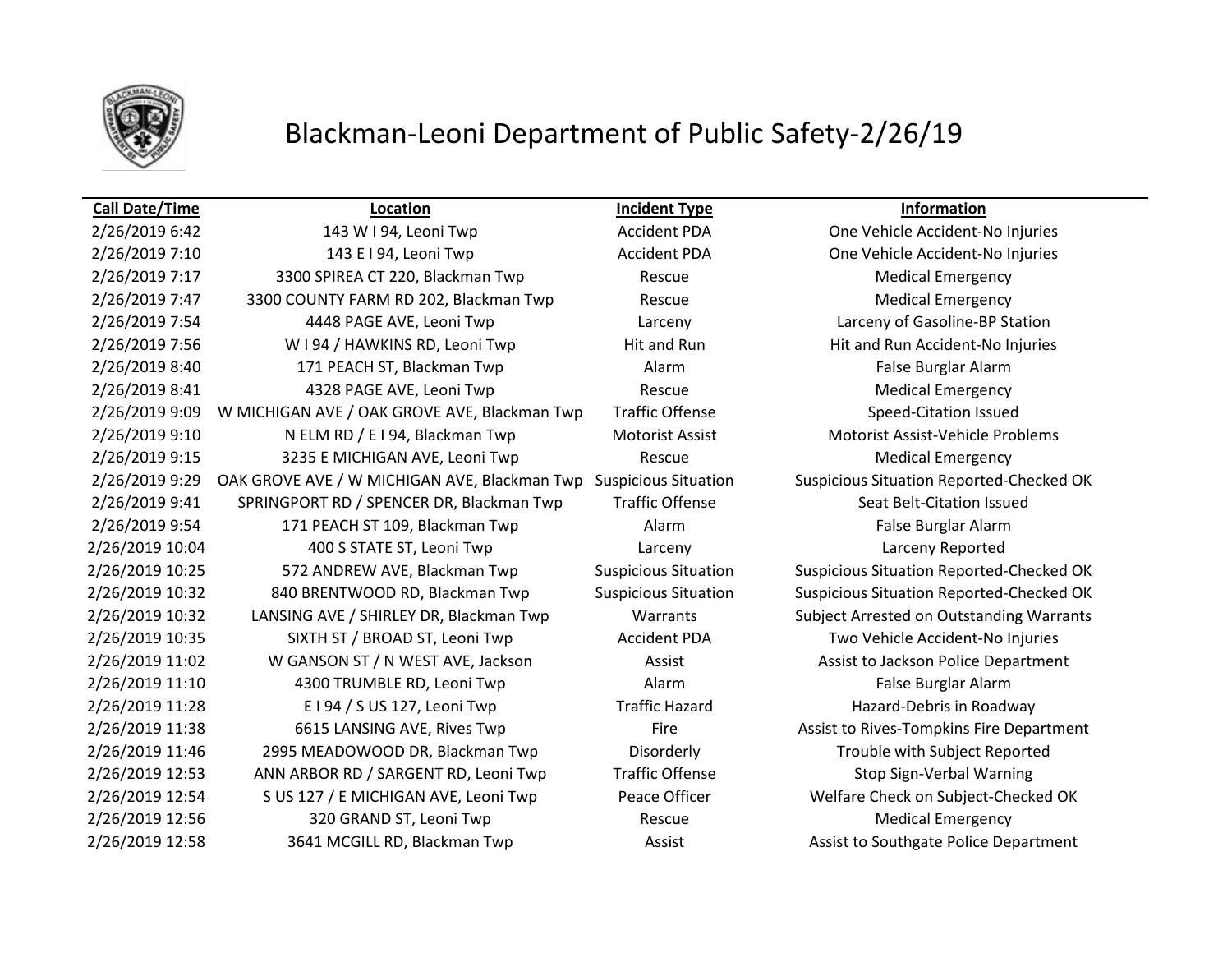

### Blackman-Leoni Department of Public Safety-2/26/19

### **Call Date/Time Location Incident Type Information**

2/26/2019 13:45 PAGE AVE / FAIRFAX AVE, Leoni Twp Traffic Offense Suspended License-Citation Issued 2/26/2019 14:22 2401 SHIRLEY DR, Blackman Twp Traffic Offense Suspended License-Citation Issued 2/26/2019 14:24 830 ROYAL DR, Blackman Twp Disorderly Trouble with Subject Reported 2/26/2019 14:43 BALLARD RD / PAGE AVE, Leoni Twp Traffic Offense Speed-Verbal Warning 2/26/2019 14:47 2944 WOODS CIR 7, Blackman Twp Rescue Rescue Medical Emergency 2/26/2019 14:52 539 S DETTMAN RD, Leoni Twp Rescue Rescue Medical Emergency 2/26/2019 15:09 PAGE AVE / FELTERS RD, Leoni Twp Traffic Offense Speed-Verbal Warning 2/26/2019 15:13 3661 PAGE AVE, Leoni Twp Traffic Offense Speed-Verbal Warning 2/26/2019 15:21 1507 BOARDMAN RD, Blackman Twp Rescue Medical Emergency 2/26/2019 15:21 PAGE AVE / FALAHEE RD, Leoni Twp Traffic Offense Tinted Windows-Citation Issued 2/26/2019 15:26 N WISNER ST / BOARDMAN RD, Blackman Twp Traffic Offense Obstructed License Plate-Verbal Warning 2/26/2019 15:37 WILDWOOD AVE / EVANSTON DR, Blackman Twp Traffic Offense Defective Equipment-Verbal Warning 2/26/2019 15:53 OAK GROVE AVE / W MAIN ST, Blackman Twp Traffic Offense Stop Sign-Verbal Warning 2/26/2019 16:04 W MICHIGAN AVE / BEACON ST, Blackman Twp Traffic Offense Expired Plate-Citation Issued 2/26/2019 16:26 ANDREW AVE / ROYAL DR, Blackman Twp Traffic Offense Expired Plate-Citation Issued 2/26/2019 16:29 329 W FRANKLIN ST 2, Jackson Assist Assist Assist to Jackson Police Department 2/26/2019 16:29 W MICHIGAN AVE / OAK GROVE AVE, Blackman Twp Traffic Offense Track Tinted Windows-Verbal Warning 2/26/2019 16:34 4107 GARLAND DR, Blackman Twp Rescue Rescue Medical Emergency 2/26/2019 16:44 W MICHIGAN AVE / LAURENCE AVE, Blackman Twp Traffic Offense Obstructed License Plate-Verbal Warning 2/26/2019 16:50 3588 PAGE AVE, Leoni Twp Accident PPDA Private Property Accident-Menard's 2/26/2019 16:55 W PARNALL RD / N US 127, Blackman Twp Traffic Offense Red Light-Citation Issued 2/26/2019 16:55 1122 NAPOLEON RD, Leoni Twp Peace Officer Stand-By While Vehicle Picked-Up 2/26/2019 16:58 W ARGYLE ST / BELLEVUE AVE, Blackman Twp Traffic Offense Speed-Citation Issued 2/26/2019 17:07 2955 PHEASANT RUN DR J, Blackman Twp Domestic Domestic Dispute-Verbal 2/26/2019 17:16 517 HUGGINS RD, Leoni Twp Domestic Domestic Dispute-Verbal 2/26/2019 18:20 324 S LAKESIDE DR, Leoni Twp Domestic Domestic Dispute-Verbal 2/26/2019 18:52 3711 SAINT MARK DR, Blackman Twp Domestic Domestic Dispute-Verbal 2/26/2019 19:06 1850 W MICHIGAN AVE, Blackman Twp Inspection Prop Property Check-Westwood Mall